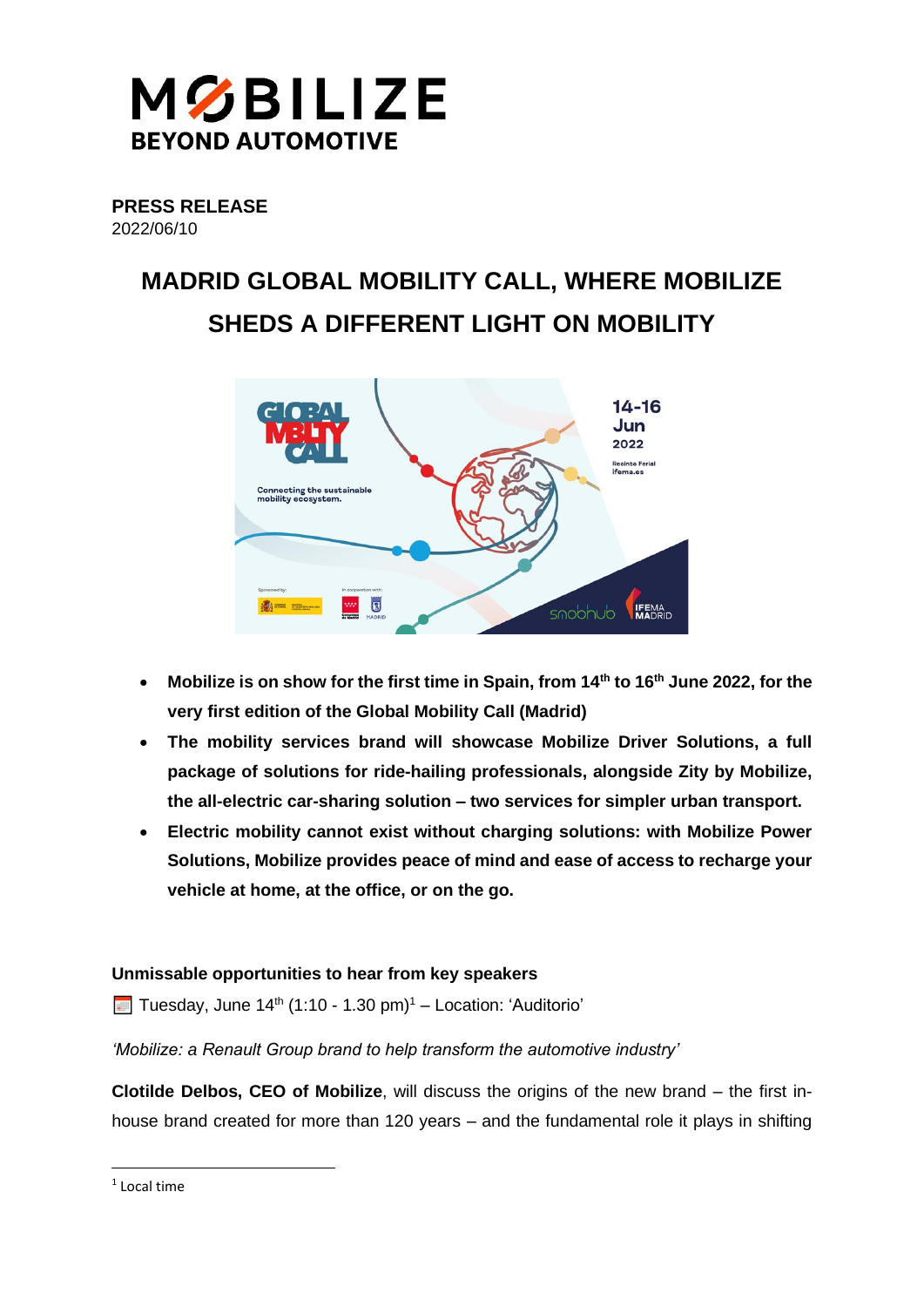the Group towards new forms of mobility and a new vision of mobility uses, beyond just automotives.

# **Tuesday, June 14th (1:30 - 2:10pm)** – Location: 'Auditorio'

# *Transforming the Automotive Industry – Challenges and Opportunities*

The presentation will be followed by a round table discussion where **Clotilde Delbos**, will be joined by **Javier Mateos Castro** (CEO of Zity by Mobilize), **Raul Blanco** (Secretary-General for Industry at the Spanish Ministry of Industry), and **Virginia Boutueil** (researcher at the Ecole des Ponts ParisTech, Deputy Director of the Renault-ParisTech Institute for Sustainable Mobility, and shared-mobility specialist).

Changing demands, stiffer competition, new regulation, economic and health crises… the automotive industry is evolving and needs to transform: but how? What are the challenges? Opportunities?

The discussion will be moderated by journalist Samantha Simonds.

Broadcast *via* Live Connect [https://liveconnect.ifema.es/event/global-mobility](https://liveconnect.ifema.es/event/global-mobility-call?_ga=2.159164346.1860973757.1654766215-879236113.1649947284)[call?\\_ga=2.159164346.1860973757.1654766215-879236113.1649947284](https://liveconnect.ifema.es/event/global-mobility-call?_ga=2.159164346.1860973757.1654766215-879236113.1649947284)

## **In store on the Mobilize stand: EVs for easier living and mobility access**

Geared toward use rather than ownership, Mobilize offers vehicle-based solutions that make mobility easier, more accessible, more environmentally friendly and more affordable.

*Mobilize Driver Solutions: an all-inclusive offer for ride-hailing professionals*

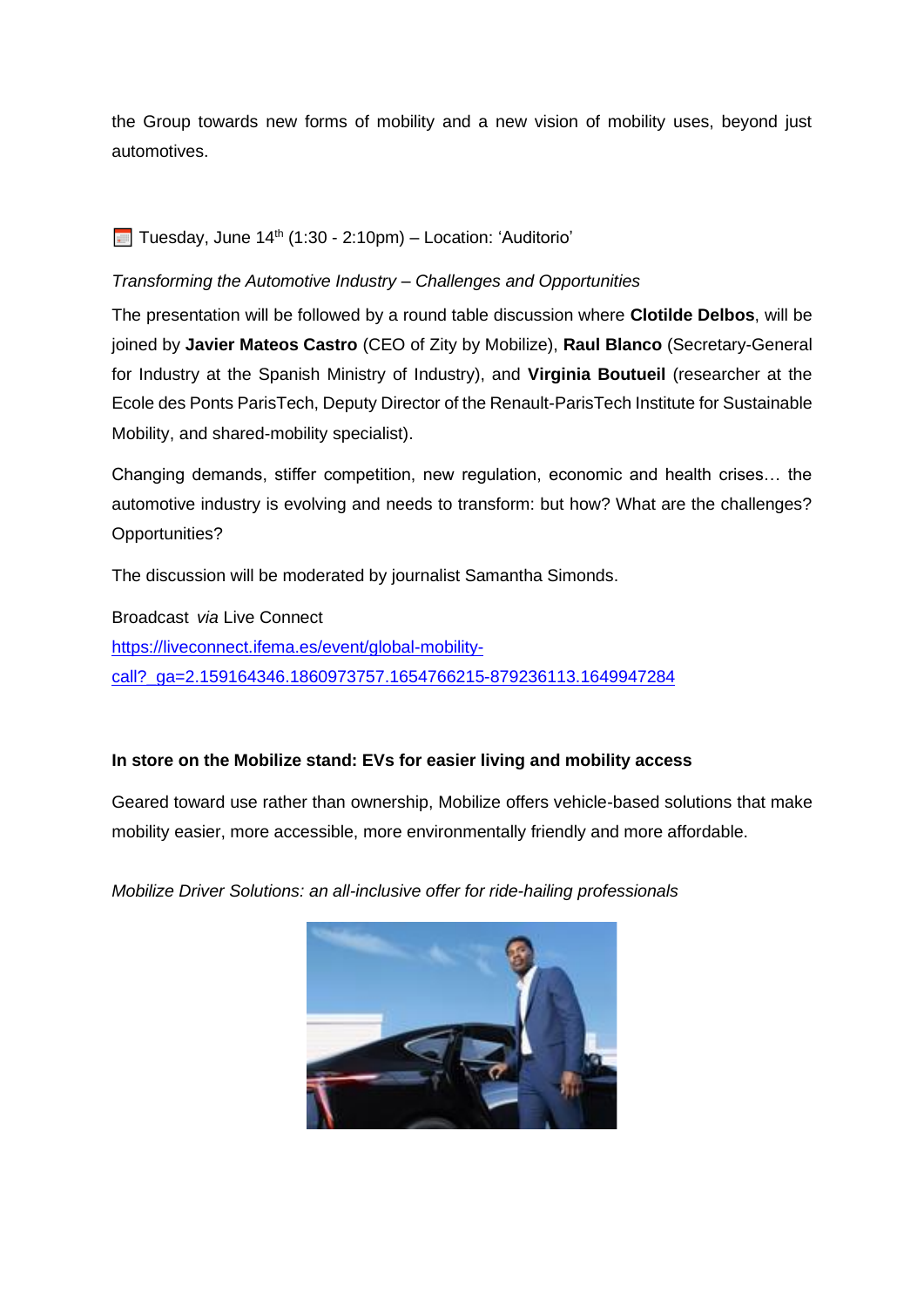This offer combines a work vehicle that is reliable and fun-to-drive – the all-electric Mobilize Limo sedan – with a full range of services adapted to taxi drivers, chauffeurs and fleet operators, with the simplicity of on-line subscription.

The monthly subscription does not require an initial down-payment and gives access to:

- a Mobilize Limo sedan with a manufacturer's warranty for the entire duration of the contract, up to 300,000km or 6 years;

- maintenance including labour and parts, including wear and tear (e.g. tyres);

- priority access to specialist garages;

- A 'Mobilize Business Pass' badge and the 'Mobilize Power Solutions' app for EV charging at more than 260,000 EV charging stations throughout Europe;

- 24/7 roadside assistance;

- passenger transport insurance and comprehensive insurance including repairs and towing.

In late May, Mobilize and Cabify, the Madrid-based multi-mobility platform, publicly announced their partnership whereby Cabify will run the very first fleet of 40 Mobilize Limo vehicles in the streets of Madrid. The Spanish company thus became the first client of Mobilize Driver Solutions.

#### *Zity by Mobilize*



Zity by Mobilize is a free-floating car-sharing service (meaning the car does not have to be returned to the pick-up location). It will continue to expand throughout Europe following its launch in Madrid, Paris, Lyon, and soon Milan.

The Spanish company currently has more than 560,000 users and a fleet of 1,425 all-electric vehicles, with an additional 450 Dacia Spring planned for Milan.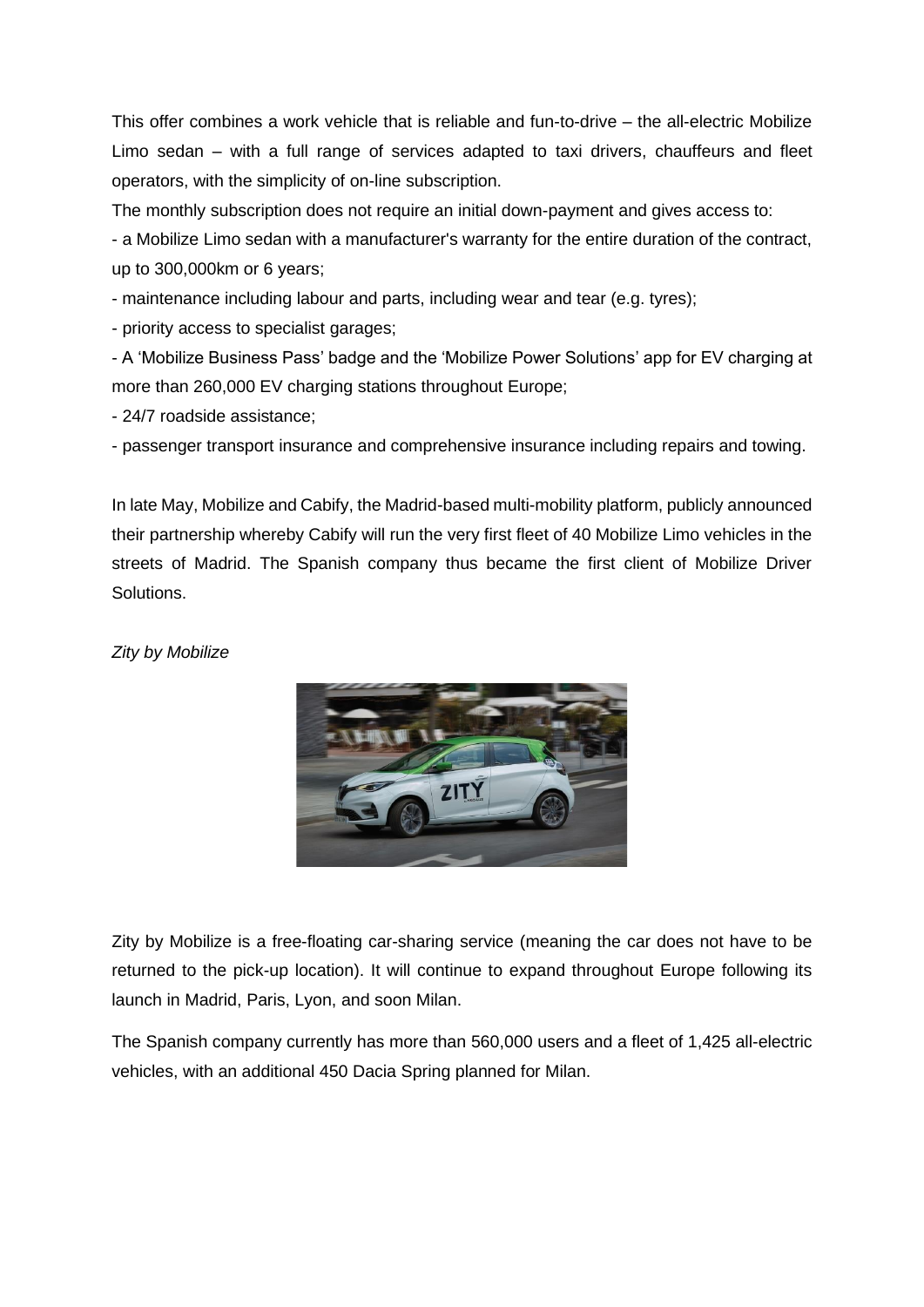Since its inception, the service has helped avoid more than 60 tons of  $CO<sub>2</sub>$  emissions and has made a commitment to only use renewable energies to recharge its fleets in all cities where possible.

Zity by Mobilize is also developing ground-breaking projects in the field of technological innovation. In addition to the seamless digital journey for users to book, open, start, and end their rental *via* a mobile app, some fleets also feature an in-vehicle safety program that monitors the car in real-time and warns the driver of any poor driving. Started in 2020, the 'Safety Pilot' project has since reduced the accident rate of the Madrid fleet by 36%.

Mobilize continues to rethink car-sharing and will showcase, for the first time in Spain, *Mobilize Duo*: an upcoming addition to the line-up: it is a compact, connected vehicle designed especially for shared mobility.

Electric vehicles are now part of everyday life and charging solutions play a fundamental role in EV uptake and use.

#### *Mobilize Power Solutions*

An EV and Plug-In Hybrid charging solutions expert, their aim is to simplify and accelerate the transition to sustainable mobility for consumers and businesses alike.

Based in Spain since 2021, Mobilize Power Solutions offers tailor-made, turnkey solutions: from consultancy to design, installation and operation of charging stations. Its offers cover everything professional customers need – at work, at home, or on the go – regardless of the company's size or sector. Mobilize Power Solutions also supports private customers, owners of Renault vehicles, who wish to install charging stations in their own homes.

Part of Renault Group, an EV pioneer, Mobilize Power Solutions leverages more than ten years of experience in electrical mobility to better serve its customers.

# *On the road with Mobilize Charge Pass and Mobilize Business Pass*

While charging stations are essential at home and at work, they are also just as important when on the open road.

Mobilize Charge Pass is a unique access and payment solution for the largest public-access charging network in Europe, with over 260,000 terminals in 25 countries. Mobilize Charge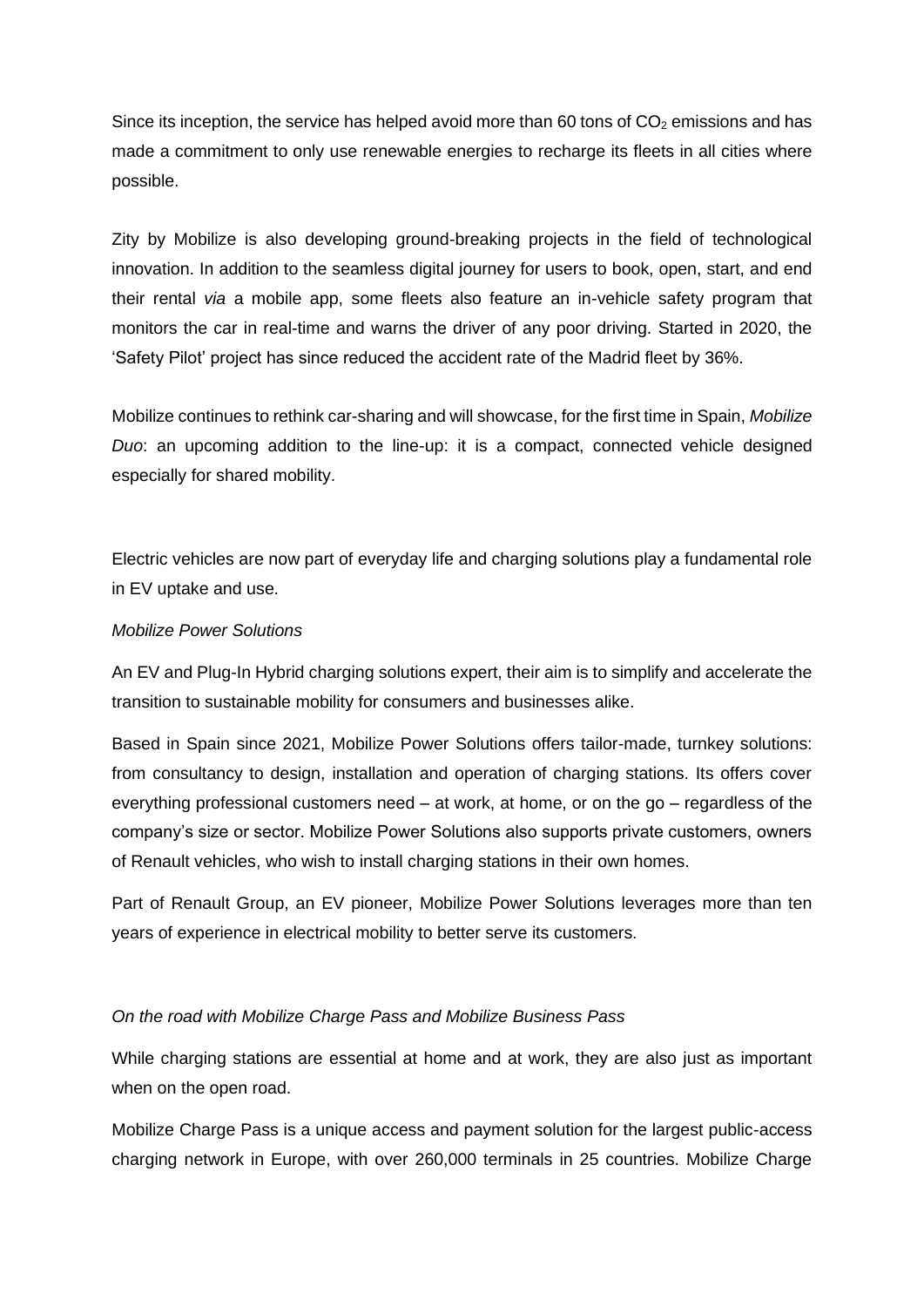Pass makes it easy to locate terminals and pay for charging services *via* a smartphone, without having to subscribe to multiple operators.

Professionals can use the Mobilize Business Pass to charge their vehicle wherever they want, no matter what brand vehicle they are driving!

*Mobilize Power Solutions, Charge Pass… these are but a few examples of what Mobilize has on offer for its professional and private customers to help them embrace the world of electric mobility, in an easy-to-use way, with guaranteed peace of mind.*



**To find out more and meet our experts, visit the Mobilize stand**

Global Mobility Call June 14-16, 2022 Ifema Madrid (Av. del Partenón, 5, 28042 Madrid) Hall nº 4 Stand 4D06

Press contact

- Vanesa Vázquez Ampudia

Tel: +34 648 64 63 19

vanesa.vazquez-ampudia@renault.com

#### **About Mobilize**

*Mobilize, the Renault Group brand dedicated to new mobilities, offers a wide range of vehicle-based services through an integrated technology platform: financing, insurance, payments, energy, maintenance, and refurbishment. Built around open ecosystems, Mobilize champions a transition towards sustainable energy solutions, as outlined in Renault Group's goal of achieving carbon neutrality in Europe by 2040 and fostering growth within the circular economy.* 

*For more information, visit [mobilize.com](https://www.mobilize.com/) or follow Mobilize on [Twitter,](https://twitter.com/WeAreMobilizers) [Instagram](https://www.instagram.com/WeAreMobilizers/) and [LinkedIn](https://www.linkedin.com/showcase/mobilize-beyond-automotive/)*.

#### **About Global Mobility Call**

*As a major player in the mobility ecosystem, the goal of the Global Mobility Call is to be an international reference for promoting sustainable mobility and to bring together industry professionals to make a cleaner, safer, and more inclusive society. The event will take place both on-site and online and will*